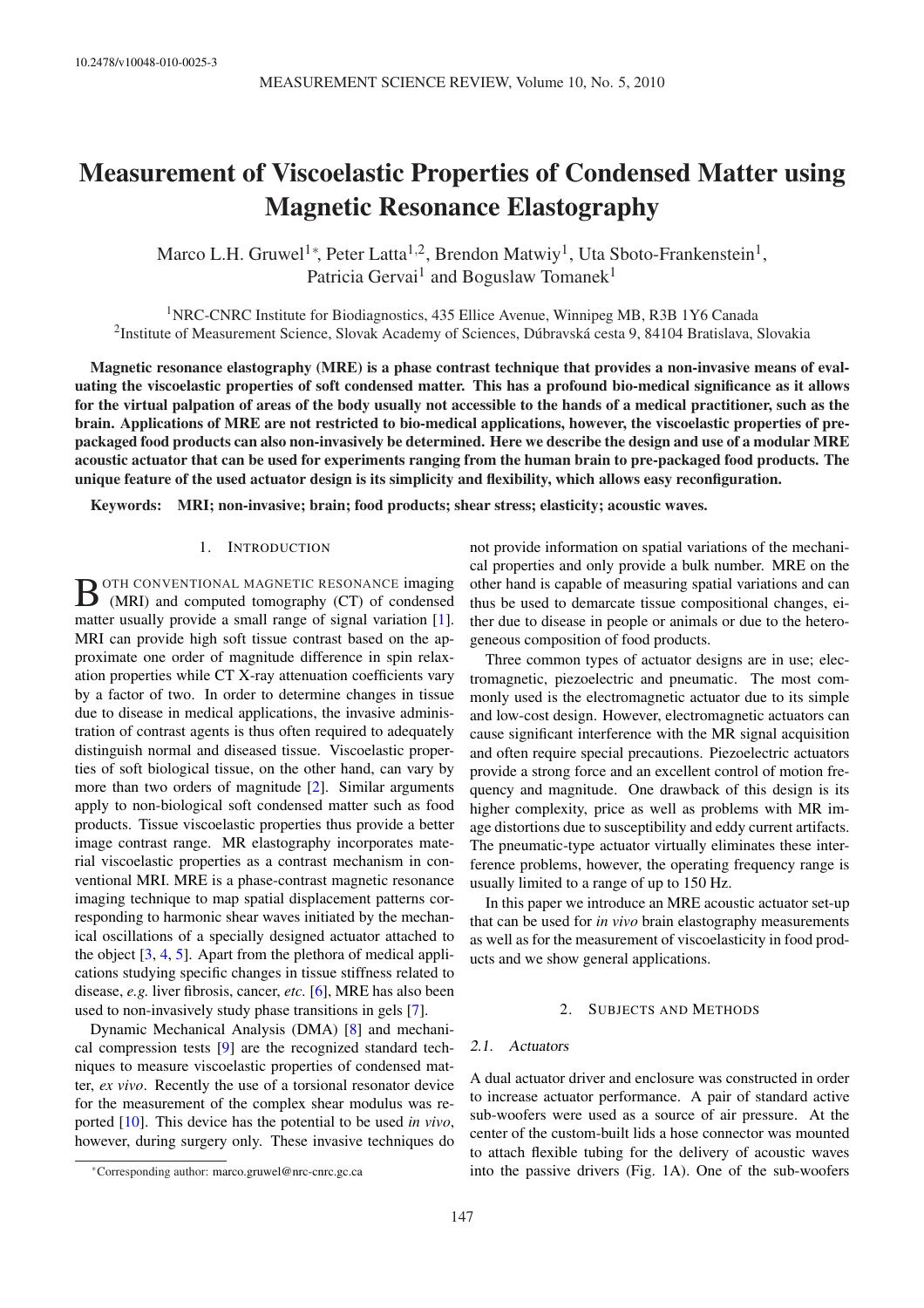

Fig. 1: A) Pair of modified active sub-woofers used to deliver the air pressure waves into the passive drivers. B) Head-type configuration with the actuators positioned at the bottom of the commercial RF-head coil. C,D) Bed-type configuration. In C) it is shown how the headrestrainers of the RF-coil have been replaced by the actuators. To accommodate the raised actuators, a table equipped with rollers has to be inserted into the coil, shown in D. In D), motion is induced from left to right, perpendicular to  $B_0$ .

was equipped with a switch to reverse the membrane motion and thus induce a mutual phase shift of  $180^\circ$  into the pressure waves generated from the speakers. The actuator concept is designed to operate with a standard transmit/receive head coil and for usage with three different configurations: head, probe and bed-type actuator. These configurations will be briefly described below.

- Head-type configuration: The driver unit consisted of standard polyethylene bottles (liquid honey bottles, noname™ brand). These containers have a flat rectangular shape with flexible walls, and can be placed in between the patient's head and the bottom of the RF-coil. A homemade fitting was used to connect the container to the hard-walled flexible tubes. The drivers are attached with Velcro<sup>®</sup> fasteners to a home-built plastic tray inserted into the bottom of the head coil (Fig. 1B).
- Probe-type configuration: For phantoms experiments using a small actuator contact area, the configuration can be changed to a so-called probe-type actuator. The passive drivers are placed in homemade brackets attached to the RF-coil in place of of the head restrainers. A T-bar with an actuator contact plate is positioned between the

passive drivers and is secured with Velcro® strips. The height of the contact plate is adjustable using a screw. The contact plates are exchangeable according to the desired waveform shape.

• Bed-type configuration: When a large contact area with the source of oscillations is desirable, the configuration can be changed to a so-called bed type actuator. The passive drivers are placed in the brackets replacing the head restrainers in the same way as for the probe-type configuration. A table holder, equipped with four rollers, is positioned into the bottom part of the head coil. The rollers have glass ball bearings and their axes are positioned parallel to the main magnetic field, allowing motion in the direction perpendicular to  $B_0$ . The small cart positioned between the drivers serves as the sample holder (Fig. 1C,D). On the bottom of the cart, two notches were machined to keep it stable on the rollers during vibrations.

The frequency characteristics of all three actuator configurations have been examined in a bench test using a vibrationmeter(PCE-VT 2700, PCE Group, Meschede, Germany). The head-type configuration is operating most efficiently for fre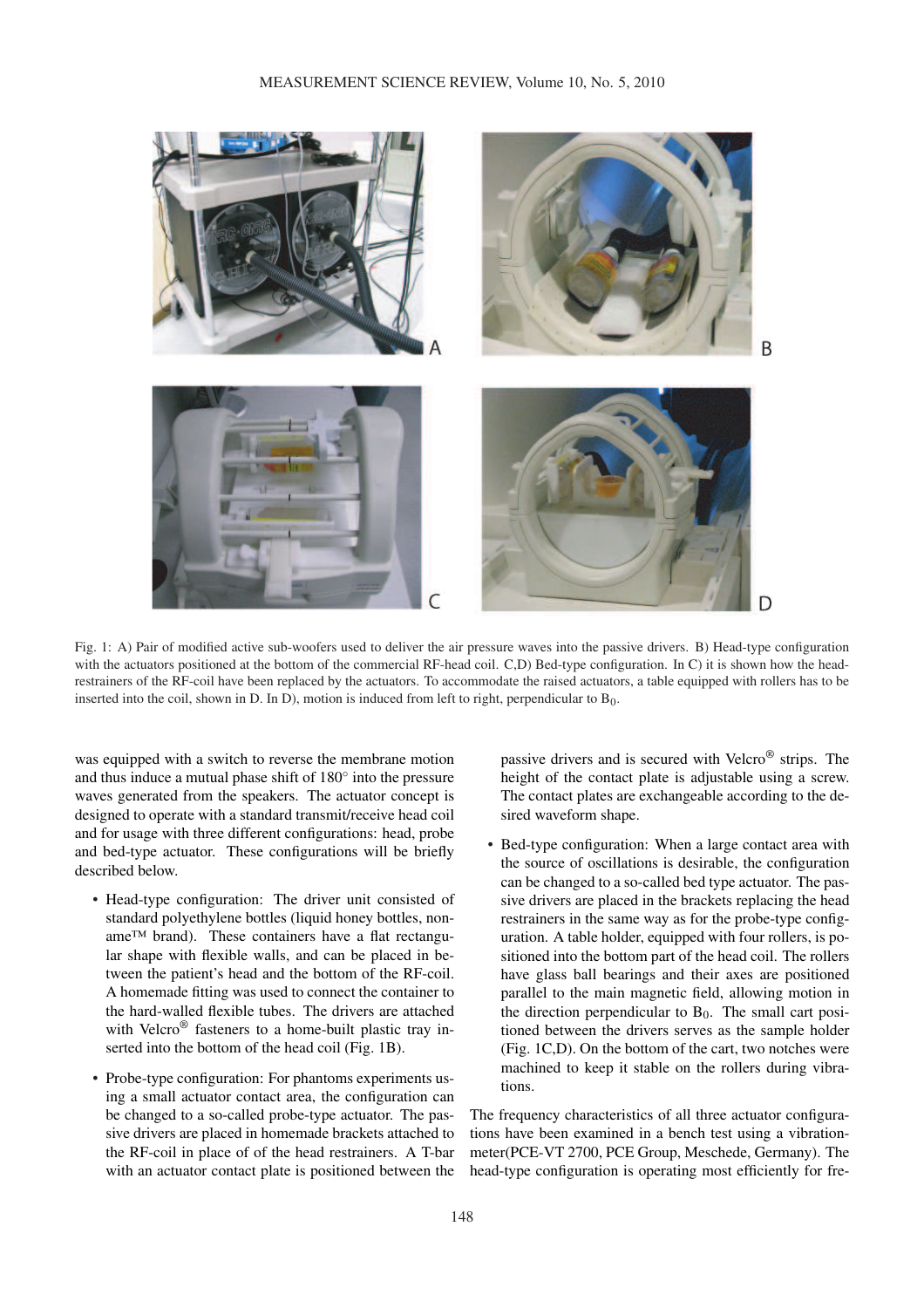quencies up to 80-90 Hz, where the motion amplitudes are  $\sim$ 100 µm or more. However, a higher frequency range (up to 150 Hz) can be used for the bed-type and probe-type configurations.

### 2.2. Magnetic Resonance Experiments

All experiments were performed on a 3T medical scanner (TimTrio; Siemens Medical Solutions, Erlangen Germany) using a standard, single channel quadarature transmit/receive head coil. In order to eliminate any RF interference, the actuator driver and other electronics were placed outside the magnet room. Waveguide filters installed on the magnet shielding cage allowed for connections with equipment inside the magnet. An arbitrary function generator (Tektronix AFG3022B, Tektronix Inc. USA), triggered by the MRE pulse sequence was used to drive the acoustic oscillations generated by the sub-woofers. Homemade software written in LabVIEW (National Instruments, Corp, Austin, TX) was developed to setup waveform parameters. Synchronization and timing of the MRE experiments, *i.e.* trigger pulses, magnetic field gradients and the acoustic waveform was monitored using a 4 channel oscilloscope (BitScope BS-442N, Bitscope Designs, St. Leonards, NSW, Australia). Both the function generator and the Bitscope were controlled trough a local area network from a laptop computer placed inside the operator room.

The head actuator setup was used to collect *in vivo* data from the brains of healthy volunteers. Data sets with mechanical frequencies ranging from 50 to 90 Hz were acquired, while the volunteer was in the supine position. One motion encoding gradient (MEG) cycle of 32 mT·m<sup>-1</sup> amplitude in the phase encode direction (parallel with anterior-posterior direction) was used to encode wave propagation at twenty different phase offsets within one wave cycle for the acoustic frequencies of 50 and 65 Hz. Three cycles of MEGs were use for the mechanical frequencies of 70 (see figure 2) and 90 Hz. MRE images of three axial slices with the center slice going through the genu and splenium of the corpus callosum were acquired with SE EPI, using the following parameters: repetition time (TR) of 6.0 s, echo time (TE) of 102 ms, a field of view (FOV) of  $220^2$  mm<sup>2</sup>, a resolution of 128x128 pixels, a slice thickness of 5 mm and a fat saturation pulse was applied to suppress ghost artifacts from lipids. Over 10 healthy volunteers participated in the setup testing so far.

MRE experiments on food products were performed with the bed-type actuator configuration using a modified Gradient Echo sequence with a 40◦ RF-flip angle, an TE of 18 ms, a TR of 500 ms, a  $10 \times 10$  cm<sup>2</sup> FOV, a  $64 \times 64$  data matrix and sinusoidally shaped motion encoding gradients with strengths varying from 5 to 25 mT⋅m<sup>-1</sup>. Motion encoding, using the oscillating sinus-shaped gradients, was performed at 75-150 Hz, to match the oscillation frequency of the sample. The number of motion encoding gradient pairs, using one cycle per acquisition, was set to 8, *i.e.* 8 images were acquired at a different phase of the oscillation. Prior to motion encoding the amplitude of the acoustic signal was ramped over a period of 200 ms to avoid transient signals [7].

Data processing was performed using MREwave, software obtained from Dr. Ehman's laboratory (Mayo Clinic, Rochester, MN). MREwave uses a local frequency estimation algorithm which provides an estimate of the local spatial frequency of shear wave propagation in the sample [11, 12]. The algorithm is relatively insensitive to phase noise and yields an accurate isotropic frequency estimation.

#### 3. THEORY

Most food products and biological materials, including living matter, can be considered viscoelastic materials due to their complex composition including biopolymers and water. Various models of viscoelastic behavior under stress or strain exists, however, biological materials are most often described using a linear model such as a Maxwell or Voigt model [13, 14]. The Maxwell model predicts a linear relation between strain and time which is not always observed while the Voigt model is not accurate in describing the relaxation after stress has been relieved.

Application of a sinusoidally modulated stress is known to result in a sinusoidally varying strain at the same frequency. This allows for the following definition of stress and strain in these materials:

$$
\sigma = \sigma_0 \cdot exp(i\omega t) \tag{1}
$$

$$
\varepsilon = \varepsilon_0 \cdot \exp(i(\omega t - \Delta \phi)) \tag{2}
$$

Here  $\sigma$  represents stress while  $\varepsilon$  describes strain and  $\Delta \phi$  the phase difference. The complex modulus describing their relation can thus be written as:

$$
M(\omega) = \frac{\sigma_0}{\epsilon_0} \cdot exp(i\Delta\phi) = M_1(\omega) + iM_2(\omega). \tag{3}
$$

 $M_1(\omega)$  is called the elastic (or storage) modulus, which is in phase with the applied oscillating strain, while  $M_2(\omega)$  represents the viscous (or loss) modulus which is out of phase (90<sup>°</sup>) with the applied strain. For the Voigt model, these complex moduli are related to the elasticity modulus *E*, and the viscosity coefficient  $\eta$ , by:

$$
M_1^V(\omega) = E \tag{4}
$$

$$
M_2^V(\omega) = \omega \cdot \eta \tag{5}
$$

For the Maxwell model the moduli are defined as:

$$
M_1^M(\omega) = \frac{E \cdot \omega^2 \eta^2}{E^2 + \omega^2 \eta^2} \tag{6}
$$

$$
M_2^M(\omega) = \frac{E^2 \cdot \omega \eta}{E^2 + \omega^2 \eta^2} \tag{7}
$$

Assuming we can describe the objects as isotropic homogeneous and incompressible systems, the propagation of shear waves can be modeled by the Helmholtz equation [13]. The Helmholtz equation allows us to calculate the shear speed attenuation for the Voigt and Maxwell model in terms of the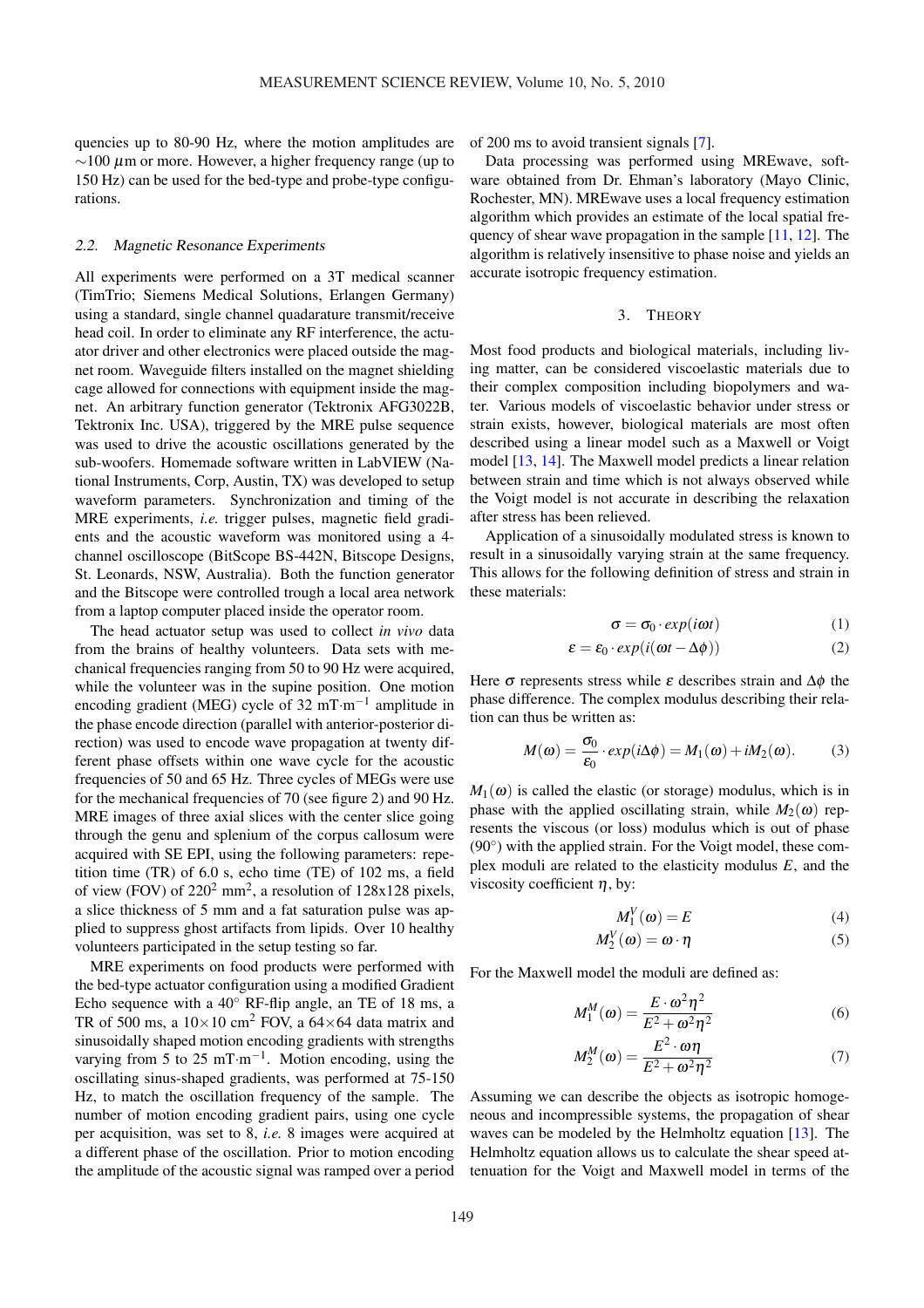Lamé coefficients  $\mu_l$  and  $\eta_s$  for shear elasticity and viscosity, respectively, as:

$$
c_s^V(\omega) = \sqrt{\frac{2(\mu_l^2 + \omega^2 \eta_s^2)}{\rho(\mu_l + \sqrt{\mu_l^2 + \omega^2 \eta_s^2})}},
$$
\n(8)

$$
c_s^M(\omega) = \sqrt{\frac{2\mu_l}{\rho \left(1 + \sqrt{1 + \frac{\mu_l^2}{\omega^2 \eta_s^2}}\right)}}
$$
(9)

Usually, for biological tissues and gels, the density,  $\rho$ , is assumed to be 1000 kg⋅m<sup>-3</sup> as a very good approximation. For a pure elastic medium ( $\eta = 0$ ) and according to the Voigt model, the speed of the shear waves becomes frequency independent. This can be considered the low-viscosity approximation. In this limit, the Maxwell model provides  $c_s^M(\omega) \approx$  $\overline{2\mu_l \cdot \rho^{-1} \cdot \omega \eta_s}$  which indicates a frequency dependence. For viscoelastic media the shear wave speed is predicted to increase monotonically with frequency for either model outside the low viscosity limit.

### 4. RESULTS AND DISCUSSION

In Figure 2 a shear stiffness map of the brain of a volunteer is shown with the corresponding standard EPI image, in A and C respectively. Consistent with previous reports [15, 16] regions in the vicinity of the brain surface such as cortical grey matter, as well as the cerebrospinal fluid in the ventricles appear softer than regions of white matter and central brain parenchyma.

The lower mechanical frequencies exhibited a substantially higher displacement and a better penetration into the deep brain areas when compared to the higher frequency data sets (not shown). On the other hand, data acquired with higher mechanical excitation frequencies could provide better spatial resolution, especially when a wavelength sensitive reconstruction approach such as e.g. LFE is exploited [11].

Figure 3C shows an MRI scout image of the fruit pudding. MRE was performed at four different actuator frequencies using the bed-type configuration; 75, 100 (shown in figure 3A,B), 125 and 150 Hz, to study the frequency dependence of the shear modulus. The actuator vibrations moved the sample from left to right in figure 3 while the shear waves propagated from bottom to top. In Figure 3A and B a map of the calculated shear modulus and Local Frequency, respectively, are shown for an actuator frequency of 100 Hz and a MEG strength of 10 mT·m<sup>-1</sup>. The area in between the inclusions, indicated by the dashed squares in Figure 3C, is characterized by a shear modulus of  $\mu_l$  =0.75 $\pm$ 0.15 kPa and a  $f_{LFE}$  = 96.2 $\pm$ 6.5 Hz. This value for  $\mu_l$  compares well with previously reported shear moduli for alginate gels [17]. Seaweed (alginate) is an important component of the fruit pudding.

Fitting the frequency dependence of the shear wave velocity in fruit pudding over the measured frequency range of 75- 150 Hz to eqn. 8, we obtained  $\mu_l$  = 0.61 ± 0.02 kPa and  $\eta_s$  =



Fig. 2: A)The estimated shear stiffness map of the brain of a volunteer, calculated from the MRE phase images using the Local Frequency Estimation algorithm. The wave image is shown in B. The bottom figure C is that of an EPI scout image. The MEG direction was from bottom to top in the images. The actuators are positioned at the lower left and right hand bottom of the brain and were set 180◦ out of phase to induce a so called rocking-motion of 70 Hz.

 $0.49\pm0.03$  Pa·s. The density of the pudding was fixed at 1000  $\text{kg}\cdot\text{m}^{-3}$ . For the measured  $c_s(\omega) < 1 \text{ m}\cdot\text{s}^{-1}$  in the excitation frequency range of 75  $\leq f \leq 150$  Hz, the Voigt model thus provides a good description of the viscoelastic properties of the material. Using dynamic compression, a separate measurement of the shear modulus in samples of the fruit pudding was performed in parallel (not shown). Extrapolation of the dynamic compression measurements to 100 Hz resulted in a shear modulus of 0.69 kPa. This is in good agreement with the value obtained from LFE of the MRE data.

All MRE data presented in this paper was processed using the LFE algorithm. This algorithm is relatively insensitive to noise, making it a perfect tool in combination with MR which sometimes can suffer from low signal to noise ratios. However, LFE suffers from limited resolution, causing blurring of the frequency estimate near sharp boundaries. As a result the estimation of the shear modulus suffers from errors at the edge of the sample or subject. For the same reasons inclusions and, more general for medical applications, cancerous or diseased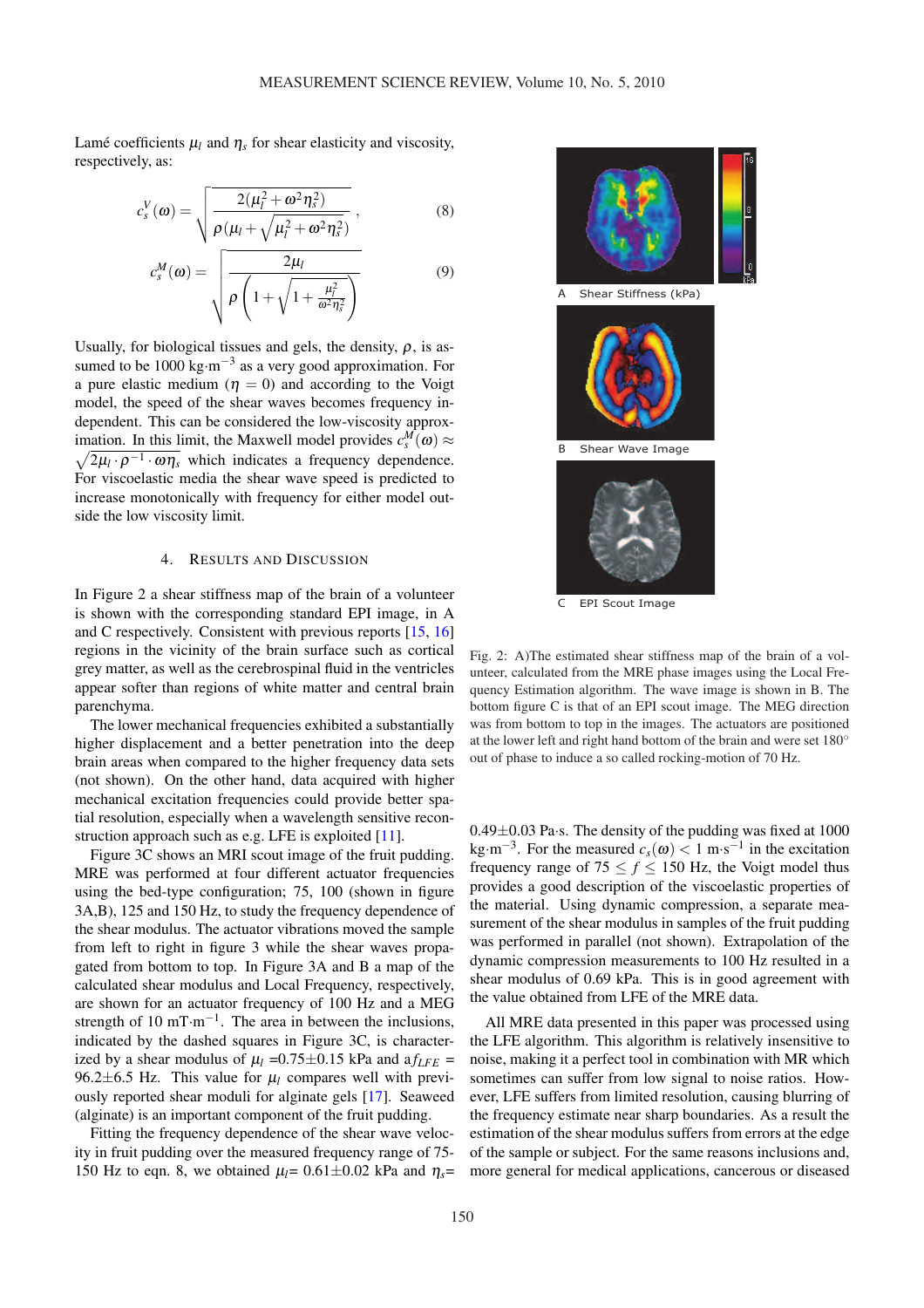tissue, will have a blurred interfaced due to a rapid changing local stiffness. If the actual value of the shear modulus of inclusions, or diseased tissue is not of interest, the LFE is an excellent algorithm to detect these changes in local stiffness as they will be detectable as a change in local frequency (see Figure 3A).

Using the LFE algorithm thus allows for the accurate spatial detection of inclusions, however, not for the determination of their stiffness (in most cases, depending on the frequency used). Another algorithm, AIDE, based on algebraic inversion of the equations of motion (Helmholtz equation), requires the calculation of second derivatives which makes this algorithm very sensitive to noise and not so suitable for MR. So far these reconstruction models only considered attenuation due to elastic forces, however, recent attempts to include inertial forces in form a Rayleigh damping model have also been reported [18]. This approach might lead to a more detailed mechanism in differentiating soft tissue structures.

## 5. CONCLUSIONS

We have shown the application of MRE in two completely different fields of research using a convertible actuator design which allows for an easy and convenient setup of the various MRE measurements. Experiments with volunteers and food products showed that the actuator produces suitable shear waves, which can be used for the calculation of the elastic properties of soft condensed matter. The relation  $c_s = \lambda \frac{\omega}{2\pi}$ and FOV of the MR image set a lower excitation frequency limit for the experiments while an upper limit is essentially set by the strength of the used encoding gradients.

#### 6. ACKNOWLEDGEMENTS

The authors would like to thank Dr. Richard Ehman for introducing them to MRE using pneumatic actuators. Donghui Yin is thanked for his help with the construction of the actuator set-up. Drs. Valérie Pazos and Patricia Debergue are thanked for their help with the dynamic compression experiments.

#### **REFERENCES**

- [1] Duck, F. A. (1990). *Physical Properties of Tissue*. Academic Press, San Diego, USA.
- [2] Sarvazyan, A. (1993). Shear acoustic properties of soft biological tissues in medical diagnostics (a). *J. Acoust. Soc. Am.* 93, 2329–2330.
- [3] Lewa, C. (1992). Mri response in the presence of mechanical waves, nmr frequency modulation, mechanical waves as nmr factor. *Acustica* 77, 43–45.
- [4] Muthupillai, R., Lomas, D. J., Rossman, P. J., Greenleaf, J. F., Manduca, A., Ehman, R. L. (1995). Magnetic resonance elastography by direct visualization of propagating acoustic strain waves. *Science* 269(5232), 1854–1857.



C Fast Spin Echo Scout Image

Fig. 3: The estimated shear stiffness (A) and local frequency (B), calculated from the MRE phase images using the Local Frequency Estimation algorithm. The bottom figure C is that of an MRI scout image clearly showing the chunks of coconut as indicated by the dashed squares. This slice orientation (5mm thick) was used for the MRE experiments. The coconut pieces can clearly be distinguished due to their different composition from the rest of the pudding. Note that the shear modulus between the two stiffer coconut inclusions appear rather homogeneous.

- [5] Plewes, D. B., Betty, I., Urchuk, S. N., Soutar, I. (1995). Visualizing tissue compliance with mr imaging. *J Magn Reson Imaging* 5(6), 733–738.
- [6] Fatemi, M., Manduca, A., Greenleaf, J. F. (2003). Imaging elastic properties of biological tissues by lowfrequency harmonic vibration. *Proceedings IEEE* 91(10), 1503–1519.
- [7] Sack, I., Buntkowsky, G., Bernarding, J., Braun, J. (2001). Magnetic resonance elastography: a method for the noninvasive and spatially resolved observation of phase transitions in gels. *J Am Chem Soc* 123(44), 11087–11088.
- [8] Jones, D. (1999). Dynamic analysis of polymeric systens of pharmaceutical and biomechanical significance. *Int. J. Pharmaceut.* 179, 167–178.
- [9] Hamhaber, U., Grieshaber, F. A., Nagel, J. H., Klose, U. (2003). Comparison of quantitative shear wave mr-